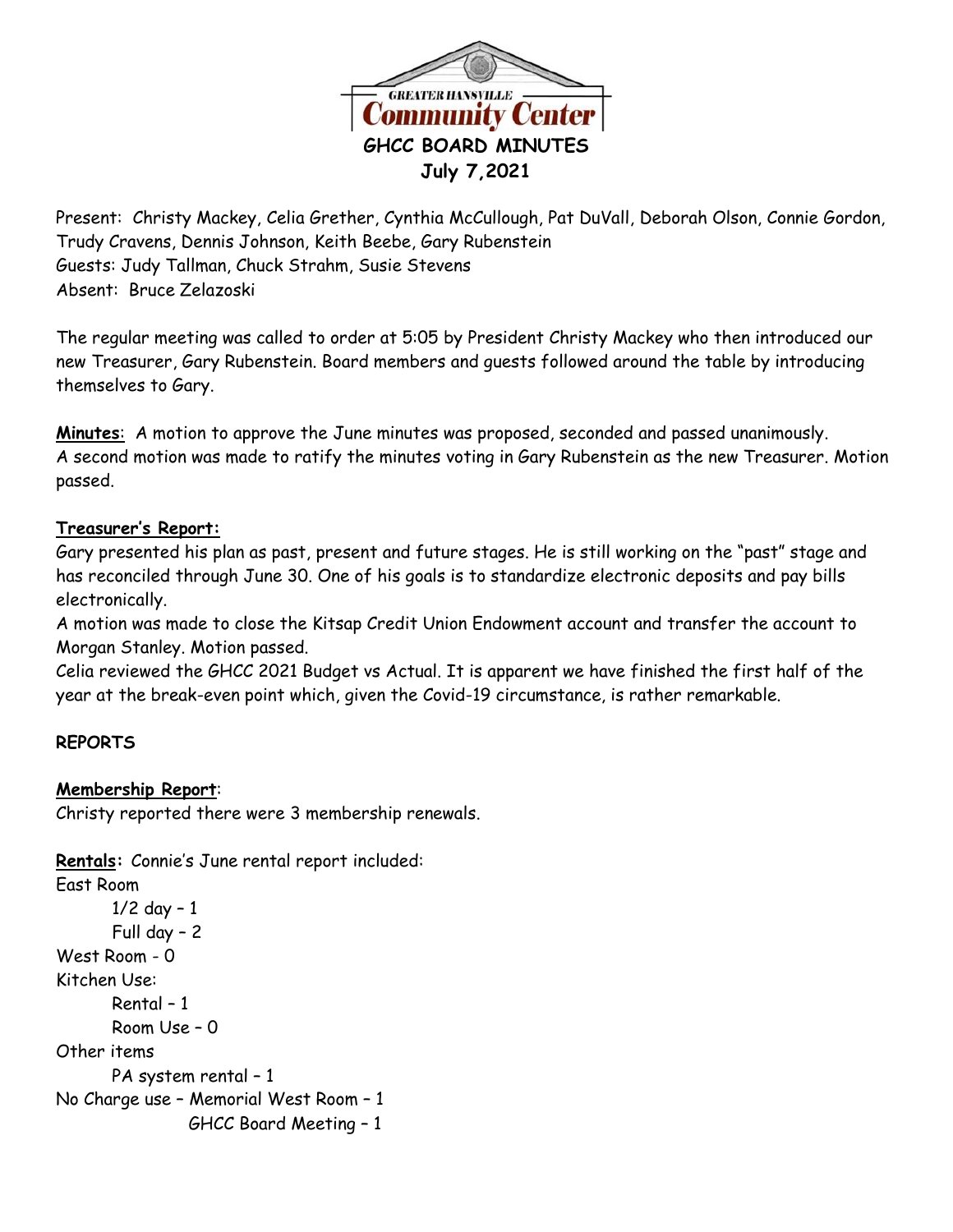# **OLD BUSINESS**

#### **2021 Car Show/Picnic in the Park:**

Pat reported that the health inspector will be checking in on July 17 at the Center during the time the breakfast casseroles are being made. There will be no indoor dining this year and take-out breakfasts will be served from the double doors of the Center. A condiment table set up outside will also provide coffee and juice. The usual \$3 breakfast cost will remain and as this event is a community building one, breaking even on it is acceptable.

Donuts and coffee will be offered from a roving golf cart.

The popular Jukebox Duo will perform at a cost of \$350.

To spare the performers possible ferry issues, Christy and Rick are graciously offering two nights for them at their cabin on Point No Point Road.

Chuck noted that a \$6 box lunch will be served out the door. Choices are hot dogs, hamburgers and pulled chicken sandwiches.

### **2021 Rummage Sale and Volunteer Ice Cream Social**

This year's Rummage Sale will be an open-air sale on August 14 and 15. As in the past, the first day of the sale will be full price, the second day half price and all leftover items are free on the last day. Preparation and setup will begin on August 11.

Trudy and Chuck have planned a July 24<sup>th</sup> Ice Cream Social to recruit both all past volunteers as well as new.

Cynthia, Trudy and Judy volunteered to bring homemade cookies.

### **Boathouse Lease and Renewal**

The Parks Dept is extending our lease to December 31, 2021, while a new one is negotiated.

### **NEW BUSINESS**

#### **ShareNet Food Drive**

The ShareNet Food Bank has moved into its new location and reopened. However, the opening of the thrift shop has been delayed. Our food drive will most likely occur in September.

#### **Janitorial Help Needed**

The search continues for a janitor with no success**.** Connie stated that a couple would be preferable to a single worker. Pay would be \$50 per hour for a team of two.

#### **Helping Hands/Garden Tour Docents**

The Helping Hands Garden Tour, scheduled for July 24, needs more docent volunteers.

#### **August Meeting**

The board will meet again on August 4 to focus on the Rummage Sale.